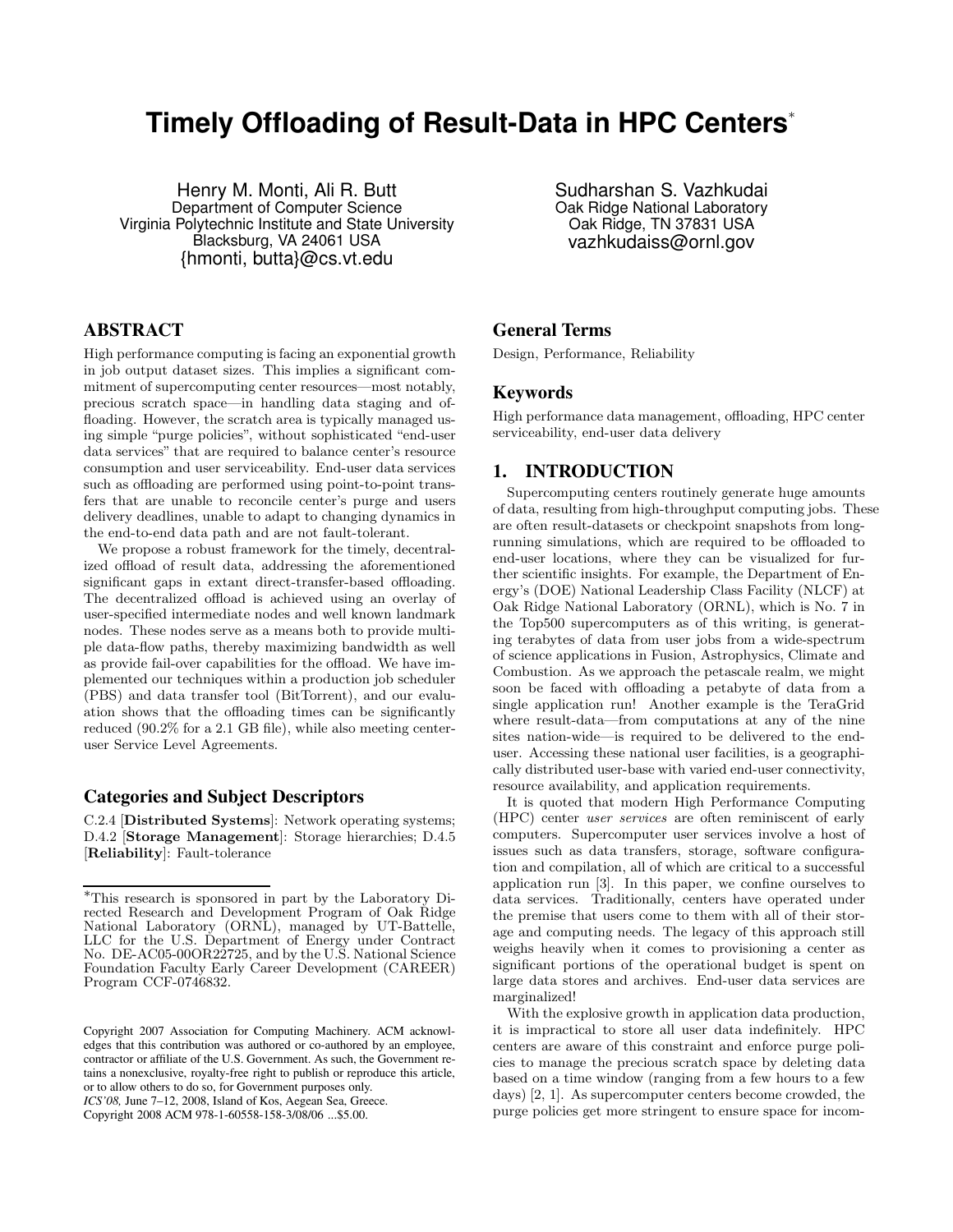ing jobs. The purge window is, therefore, a product of the center's load, its provisioned storage and its desire to maintain a certain level of serviceability. However, there is no corresponding end-user service for a timely offload of data, to avoid purging. This is largely left to the user and is a manual process, wherein users stage out result-data using pointto-point transfer tools such as GridFTP [6], sftp, hsi [13], and scp. The inherent problem with several point-to-point transfer tools, used to offload data from supercomputers, is that they are only optimized for transfers between two well-endowed sites. For example, the TeraGrid offers several optimizations (TCP buffer tuning, parallel flows, etc.) for GridFTP transfers between the various site pairs that make up the TeraGrid, which are already well connected (10-40 Gbps links). In contrast, end-user data delivery involves providing access to the data at the user's desktop. It cannot be ignored as a "last-mile" issue.

The lack of a sophisticated solution for result-data offloading affects not only end-user service, but also center operations. The output data of a supercomputing job is the result of a multi-hour—even several days'—run. Result output data is usually stored in the supercomputer center's scratch space, which is a valuable commodity. The scratch space is served through a high-speed parallel file system and is used to store the input and output data of currently running or soon to run jobs. A delayed offload of a job's output data results in sub-optimal use of scratch space in that the space is held up by a job that is currently not running. Further, a delayed offload also renders output-data vulnerable to center purge policies. The loss of output-data leads to wasted user time allocation, which is very precious and obtained through rigorous peer-review. Thus, a timely offload can help optimize both center as well as user resources

The need for timely data offloading is also fueled by the, often, distributed nature of computing services and users' job workflow, which implies that data needs to be shipped to where it is needed. For example, several HPC applications analyze intermediate results of a running job, through visualizations, to study the validity of initial parameters and change them if need be. This process requires the expeditious delivery of the result-data to the end-user visualization application for online feedback. A slightly offline version of this scenario is a pipelined execution, where the output from one computation at supercomputer site A is the input to the next stage in the pipeline, at site B (Figure 1). Largescale user facilities such as the Spallation Neutron Source (SNS) [8] and LEAD [7] that employ distributed workflows are already facing these problems and require efficient enduser data delivery techniques.

The common thread in both of the example cases above is the timely offload or delivery of output data. In the former usecase, it can be stated as: Offload by a specified deadline to avoid being purged; In the latter, the twist is to: Deliver by a specified deadline to ensure continuity in the job workflow.

#### **1.1 Designing an Offload Scheme**

Current solutions for offloading large data to end-user sites are often mired by various factors. First, a direct download from the HPC center to the end-user requires that end resources be available for the entire duration of the transfer. If this is not the case, the result-data is rendered vulnerable to center purge policies. A desirable alternative, however, is to quickly move the data from center scratch space—to an

intermediate storage location—so that the high-end, expensive resource can be relieved. Better yet, the intermediate storage location can be on the data path to the end-user so the data can be delivered at the destination when the end-resource becomes available again.

Second, current data offloading schemes from HPC centers do not exploit orthogonal (residual, unused) bandwidth that might be available between two end points. Exploiting such bandwidth can help alleviate several problems endemic to data downloading, such as bandwidth volatility. Peer-topeer (p2p) data delivery schemes have explored this space with much success [9]. However, these techniques have not been applied to large, scientific data and are also not aware of application-level delivery constraints [14]. Further, p2p techniques are optimized to work for a pull model rather than a push.

What is needed is an architecture for timely end-user data delivery that is able to reconcile both the HPC center's as well as a user's constraints amidst varying bandwidth and resource availability conditions.

#### **1.2 Our Contributions**

This paper makes the following contributions.

Staged and decentralized offloading: We propose a combination of both a staged as well as a decentralized offloading scheme for job output data. This is fundamentally different way of delivering result-data in HPC centers. Compared to a direct transfer, our techniques have the added benefits of resilience in the face of end-resource failure and the exploitation of orthogonal bandwidth that might be available in the end-to-end data path.

User-specified intermediate nodes: We adopt a novel variation to the use of intermediate nodes that differs from how they are used in most decentralized systems. The nodes participating in the transfer are specified and trusted by the user, thereby eliminating the fundamental concern of data delivery through a set of unreliable nodes in a decentralized environment. We propose ways in which these nodes can be specified.

Bandwidth adaptation and on-the-fly decision making: We employ a decision making component that factors in several parameters such as a center's purge deadline, user delivery schedule and a snapshot of current network conditions between the center and the end-user to determine the most suitable approach to offload.

Fault-tolerant Offload: We utilize erasure coding schemes to ensure that the offload is fault-tolerant.

Integration with real-world tools: Finally, we have developed our solution in the context of real-world tools such as PBS [5] job submission system and BitTorrent [9].

# **2. RELATED WORK**

The use of intermediate buffers to hide latency or to provide fault tolerance is a common practice in OS as well as file systems. Kangaroo [26] extends this idea to Grid computing environments, with the goal to provide reliability against transient resource availability. However, Kangaroo simply provides a staged transfer mechanism and does not concern itself with network vagaries or changing route dynamics in an end-to-end data path.

IBP [20] offers a data distribution infrastructure with a set of strategically placed resources to move data. Our approach also exploits the presence of pre-installed storage nodes for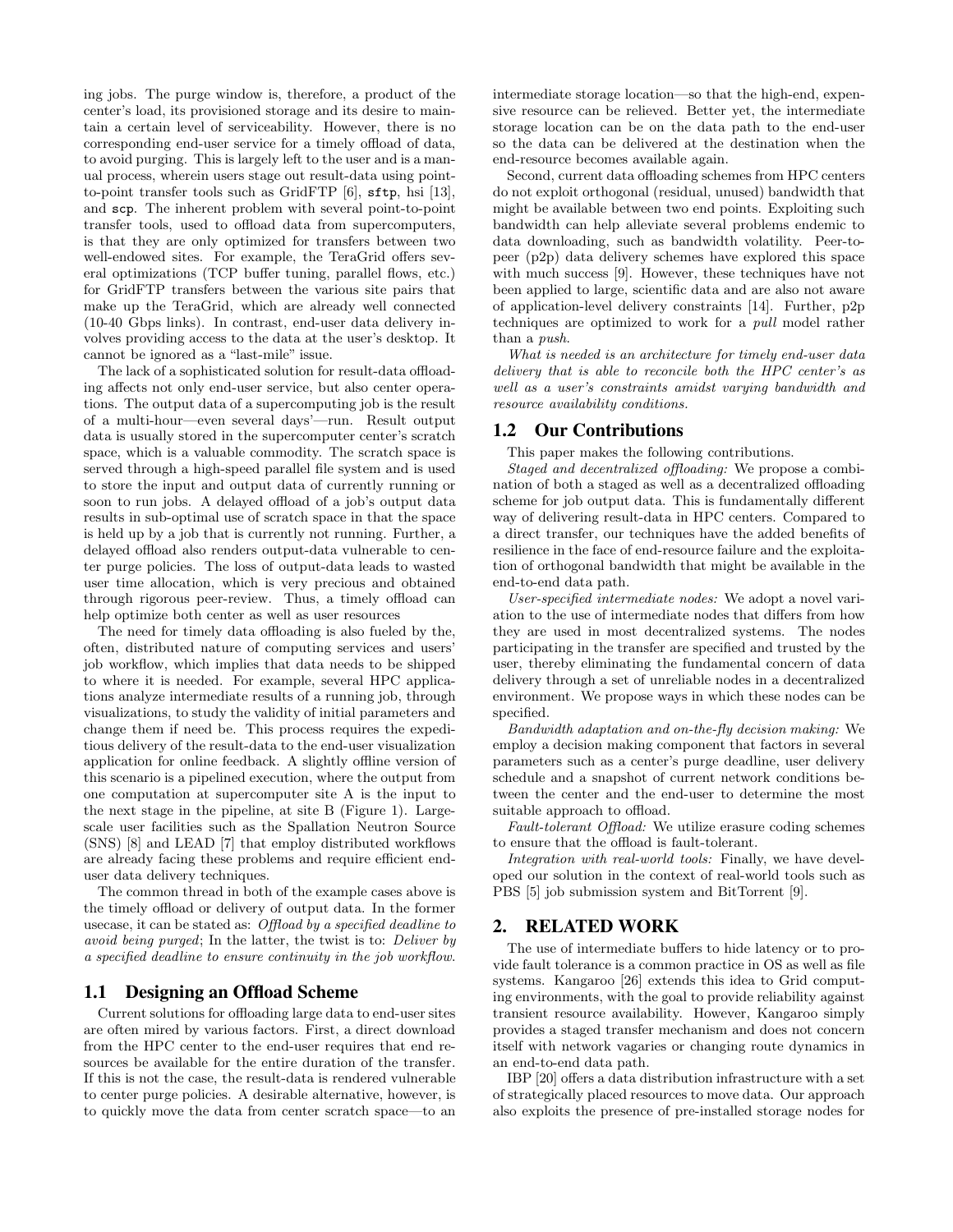

Figure 1: Depiction of usecases for a timely offload of result-data: (a) an expeditious offload to release center scratch space and to protect the data against a purge, (b) an end-user data delivery, and (c) data delivery to another part of the job workflow. The figure also shows the interplay between the various components in the HPC center.

data delivery as and when they are available. However, we differ significantly in our attempt to combine both a staged as well as a decentralized data delivery. The induction of user-specified nodes also allows the system to optimize the offload on a per user basis, which is not possible with IBP. Further, our approach is unique in comparison to the above techniques since we strive to meet a deadline in delivering as well as in timely offloading from the HPC center.

A number of systems such as Bullet[16, 15], Shark [4], CoDeeN [30], and CoBlitz [18] have explored the use of multicast and p2p-techniques for transferring large amounts of data between multiple Internet nodes. The focus of these systems is on downloading of user data, or receiving multimedia streams. The target offloading in this work requires factoring in center-user service agreements and dynamic resource availability, which are not considered in these systems.

The approach of downloading large files from several mirror sites has been validated by its wide-spread use in BitTorrent [9], and many protocols for parallel downloading from mirror sites have been proposed [24, 23, 10]. These works are complimentary, and we built on the principles developed in these systems, especially BitTorrent.

The Network Weather Service (NWS) [31] provides a powerful framework which allows the resources of distributed computers to be monitored. A number of resources can be monitored such as the pair-wise bandwidth between computers and each computer's CPU utilization, though there are many other options. NWS bandwidth measurements have been used in a static context to determine a Grid data site, offering optimal download rates, from among multiple replicated alternatives [29, 28, 27]. In this work, however, we use measurements to determine a path within a network of nodes and dynamically adjust it based on bandwidth degradation.

# **3. DESIGN**

In this section, we discuss the design of our offloading system. We first present an overview of the system architecture, followed by details of techniques used for selecting the intermediate nodes. Finally, we describe the data offloading process adopted in our system.

## **3.1 Architecture Overview**

A decentralized data offloading scheme for HPC centers that ensures timely data delivery (Figure 1) is achieved using a combination of strategies both at the center as well as the end-user to orchestrate the transfers.

We first discuss the Data Offload Manager at the HPC center. The Manager takes as input, guidelines regarding the purge deadline,  $D_{pure}$ , from the HPC center's scratch space purging system, and job specification from the job submission system. The specifications include the output data size, S, the job's data delivery schedule as par the Service Level Agreement (SLA),  $J_{SLA}$ , and other details such as any potentially available intermediate nodes,  $\langle N_i, P_i, BW_i \rangle$ , where  $P_i$  denotes usage properties/constraints of the node,  $N_i$ , and  $BW_i$  denotes the current snapshot of the observed NWS bandwidth between the HPC center and  $N_i$ . Based on these parameters, the Manager decides upon either a direct or a decentralized transfer of the job's output data. The decision, which we call an offload schedule,  $O_s$ , delivers the data in time,  $T_{offload}$ , which satisfies the property,

$$
T_{offload} \leq Min(D_{pure}, J_{SLA})
$$

Even after a particular course of action, such as a decentralized transfer, is chosen, a decision-making component constantly re-evaluates the offload based on an updated  $\langle N_i, P_i, BW_i^{'}\rangle$ , where  $BW_i'$  is the latest snapshot of NWS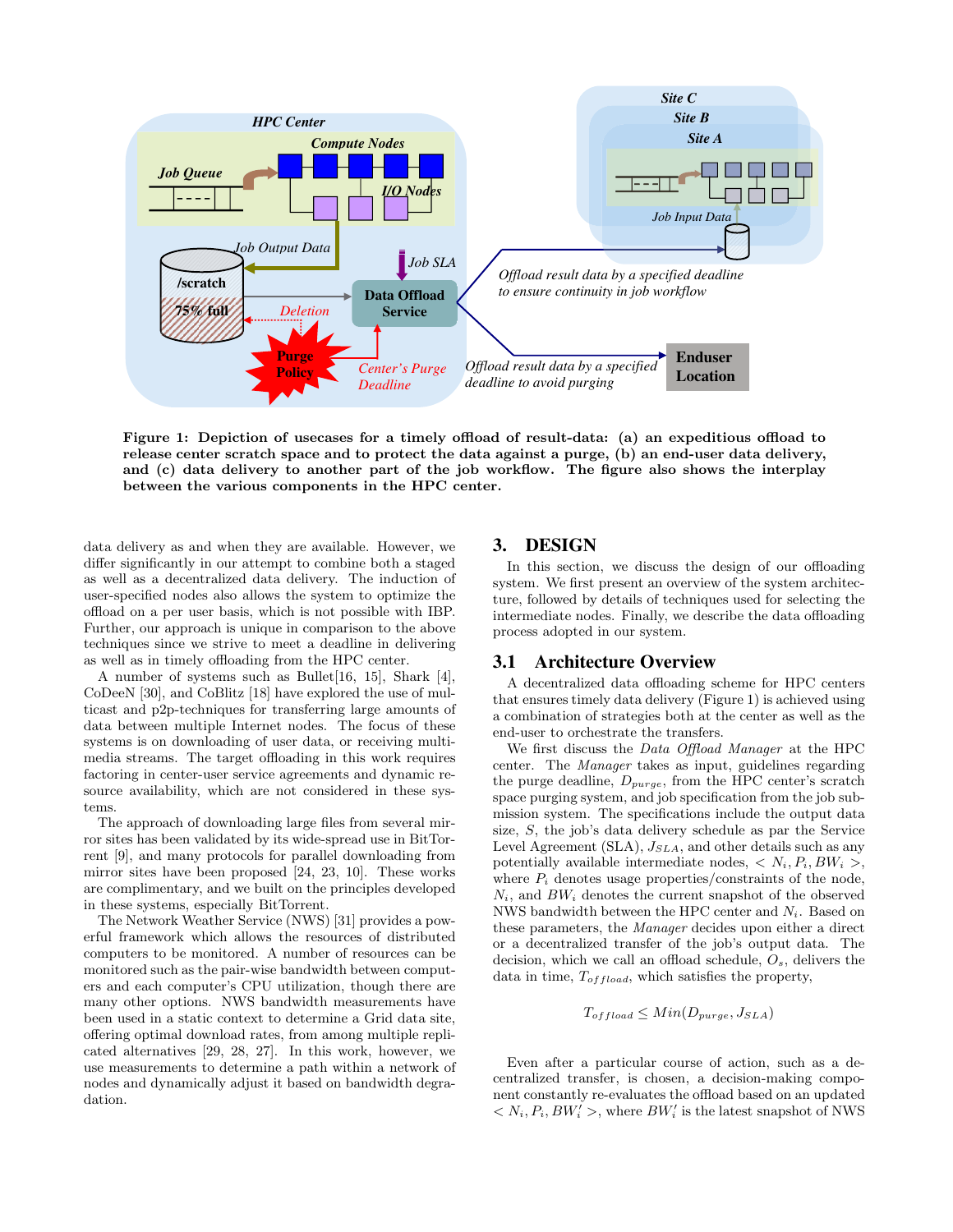bandwidth measurements. If the re-evaluated time to offload,  $T'_{offload}$ , satisfies the property,

$$
T'_{offload} > J_{SLA},
$$

then, alternate routes are taken to meet the SLA.

For specification of input parameters, we instrument the center's job submission system so that end-users can specify delivery constraints and deadlines as part of their regular PBS [5] job scripts.

To automatically initiate data offload upon job completion, we use and extend our earlier work [32] on instrumenting the job submission system for starting user-specified direct data transfers (e.g., scp or GridFTP) upon job completion. Here, we use that work to intimate the offload manager of the availability of a job's result dataset for decentralized stage-out of the data. Having a center-wide offload manager has the advantage that the manager can perform global optimization (e.g., higher priority to a stage-out that is on a tight deadline).

A final piece in the data offload architecture is the utilization of a number of user-specified intermediate nodes to which data from the center is offloaded, and from which the submission site can then asynchronously retrieve the data. The intermediaries provide multiple data flow paths from the center to the submission site, which lead to better offload bandwidth utilization, faster retrieval speeds, as well as fault-tolerance in the face of failure.

## **3.2 Intermediate Nodes**

#### *3.2.1 Motivation for Collaboration*

The decentralized offload put forth in this paper makes extensive use of intermediate nodes. We envision these to be nodes that are specified and trusted by the user. More specifically, consider the following collaboration scenarios that present a strong case for the participation of intermediate nodes in the data offloading process.

In today's HPC environment, supercomputing jobs are almost always collaborative in nature. In fact, a quick survey of jobs awarded compute time on the ORNL NLCF, through the DOE's INCITE [11] program, suggests that these jobs involve multiple users from multiple institutions. This collaborative property is even more true in the TeraGrid, which is one of our key drivers for end-user data delivery. Jobs in the TeraGrid are usually from a virtual organization, which is a set of geographically dispersed users from different sites, coming together to solve a problem of mutual interest for a certain duration. In such cases, it is clear that many users, from different sites will be interested in the resulting job output data. Thus, there is a natural need to dispatch the result data to more than a single location.

This emerging property of collaborative science can be exploited to perform a collaborative offload of job output data. Participating sites of the job can come together to form an overlay of intermediate nodes that contribute space and bandwidth for the offload. We argue that there exists a natural incentive for the participating sites to do so. Such a definition of intermediate nodes makes them more reliable and alleviates a key concern of precious result-data being transferred through an unreliable substrate.

#### *3.2.2 Discovery*

Although the intermediate nodes  $(N_i)$  are selected from among the participating sites, nodes may be unavailable at any given time, necessitating discovery.

We use a p2p overlay (Pastry [25]) to arrange the  $N_i$ 's. Use of the overlay provides reliable communication with other participants in the network. The participating sites use the overlay to advertise their availability to other nodes in the overlay using random broadcast. Nodes that receive these messages build local information about available nodes for offload. A given node can use its own policies and information about a remote node's capacity to make a decision regarding whether to use the remote node for the offload. Finally, before submitting a job to the HPC center, the submission site interacts with the center to sort the  $N_i$ 's with increasing latency from the center, while at the same time with decreasing latency from  $N_s$ . This set of nodes is provided to the center to utilize as the intermediate nodes, and becomes an integral part of the job's workflow.

#### *3.2.3 Landmark Nodes*

The reliance of our design on intermediate nodes exposes the offload system to possible failures due to lack of sufficient  $N_i$ 's. For instance, the submission site may not have access to any (or sufficient enough) intermediate nodes on the path to the HPC center. This could be either due to the lack of many participating sites in the job or due to the volatility of the intermediate nodes. To avoid such a scenario, we propose to utilize a number of geographically distributed Landmark nodes that are always available and can serve as intermediate nodes. The Landmark nodes can be other HPC centers, or nodes along national links such as, Internet2, Lambda Rail or the TeraGrid to which many endusers may be connected. The location and number of the Landmarks is determined through out-of-band agreements with the HPC center. We note that the envisioned Landmark nodes cannot provide best offload options for all submission sites, and thus are used only as a backup option when user-specified intermediaries are not available.

## **3.3 The Data-Offloading Process**

Once the job execution completes, the data-offloading process is initiated. First, the center chooses a number of nodes from the set of  $N_i$ 's ordered by available bandwidth. The exact number of nodes used for this purpose, i.e., the fan-out, is chosen to achieve maximum (pre-specified) outbound center bandwidth utilization, or to meet previously agreed-upon offload deadlines. These chosen  $N_i$ 's serve as the Level-1 intermediate nodes. Note that the selected fanout is not static, and can vary depending on the transfer speeds achieved. Second, the result-data is split into chunks and parallel transfer of the chunks to Level-1 nodes is initiated. Since the Level-1 nodes are much closer to the center than the submission site, the offload time is expected to be much smaller than a direct transfer to the submission site. Third, Level-1 intermediate nodes may also further transfer data to the Level-2 intermediate nodes (once again chosen from  $N_i$ 's), and so on. Consequently, data flows towards  $N_s$ , though it is not pushed to  $N_s$ . Finally,  $N_s$  can asynchronously retrieve the data from the Level-N nodes. Decoupling  $N_s$  from the data push path allows the center to offload the data at peak (pre-specified) out-bound bandwidth without worrying about the availability (and connection speed)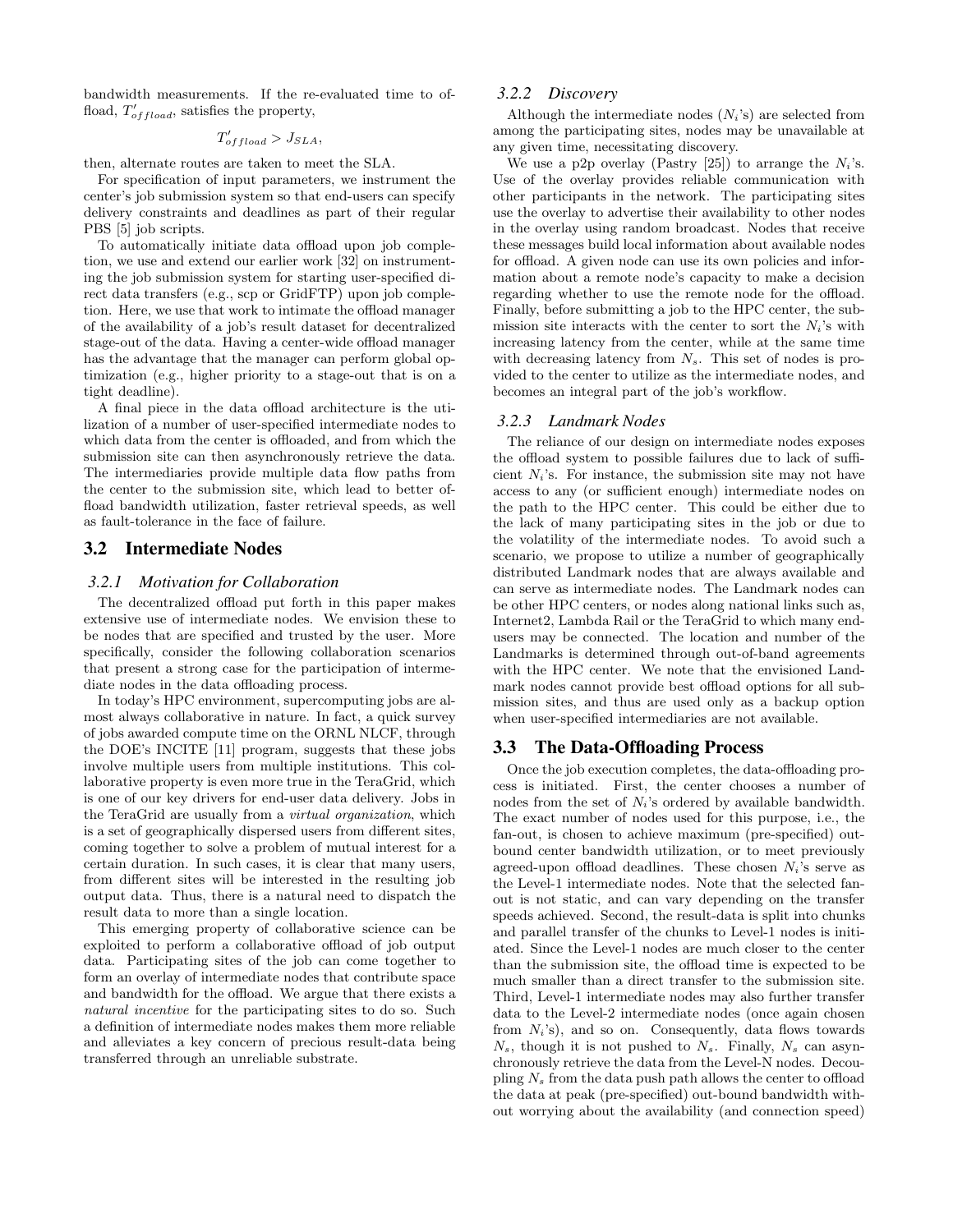

Figure 2: The data flow path from the HPC center to the submission site. The intermediate nodes are represented by hexagons. The participants also run an instance of the NWS (gray square) for bandwidth monitoring.

of  $N_s$ , while enabling  $N_s$  to pull (retrieve) data from  $N_i$ 's as necessary. The various steps in the offload process are illustrated in Figure 2.

The use of intermediate nodes in our system provides multiple data-flow paths from the center to the submission site  $N_s$ , leading to several alternative options for data delivery. For instance, data may be replicated across different  $N_i$ 's during the transfer from one level to the other. This will allow  $N_s$  to pull data from a number of locations, thus providing fault tolerance against node failure, as well as better utilization of the available in-bandwidth at  $N_s$ . The schedule can also be used to simultaneously deliver data to multiple interested sites in the network.

#### *3.3.1 Providing Service Guarantees*

The submission site and the HPC center have SLAs regarding how quickly data can be offloaded from the center. Similar to the intermediate node specification, the SLAs are also specified in a job submission script.

Given the dynamically changing bandwidths between participants, a fixed or statically chosen fan-out is insufficient. Therefore, we propose a bandwidth monitoring-based scheme to dynamically adjust the fan-out and ensure meeting the SLA. We employ the Network Weather Service (NWS) [31] to monitor and estimate the available bandwidth between participating nodes. Each participating node joins a"clique", which is a group of sensors that measure bandwidth. The clique gives the center an estimate of the bandwidth available from it to different nodes. The center uses this information to decide whether a chosen fan-out is sufficient to meet a particular SLA, or needs to be increased. If needed, additional nodes from the set of  $N_i$ 's can be chosen to increase the fan-out and meet the SLA. At each level, a decision making component re-evaluates the time to offload as mentioned earlier. In case the number of available  $N_i$ 's are insufficient for meeting the SLA, the submission site is informed, which in turn can either provide more intermediate nodes or accept the best effort from the HPC center.



Figure 3: System components and their interactions.

#### *3.3.2 Fault Tolerance through Erasure Coding*

As stated earlier, pieces of the result-data can be replicated across many participating intermediate nodes, facilitating retrieval from any subset of the nodes. In addition to this, we apply erasure code [17, 22] to the data to improve the reliability of the transfer, while minimizing the amount of transferred data. The computational cost of erasure coding can be paid by the Level-1 intermediate nodes if coding at the HPC center (which will be part of the job's time allocation) is an issue.

In summary, by way of eagerly offloading result-data from the center, our system avoids data loss due to center's purge policies. This in turn allows the center to free-up precious scratch space for in-coming jobs and their data, thereby improving its serviceability. By staging it on an intermediate network of nodes, en-route to the destination, we ensure that the offload will not fail due to end-user resource unavailability. The result-data can be pulled from the intermediate nodes as and when the end-user resource becomes available.

## **4. IMPLEMENTATION**

We have implemented the system as described in Section 3 using about 3000 lines of C code. The p2p substrate of our system is built using FreePastry [12]. Figure 3 shows the architecture of the software that runs on all the participating nodes, and the interactions between key components. The list of  $N_i$ 's and the SLA are provided through the job submission script, and the bandwidth measurements are obtained via NWS queries.

The erasure code that we have used is Reed-Solomon [21], in 4:5 coding configuration, i.e., four input chunks are coded to produce five output chunks, with a redundancy of 25%. The chunk-size is a tunable parameter which can be set based on the size of the data-sets being offloaded.

In the following we discuss how we have leveraged and instrumented several widely-used tools for the specification and utilization of intermediate nodes.

#### **4.1 Integration with Job Submission**

We have instrumented the PBS [5] job submission system that is prevalent in HPC centers to enable specification of user-defined intermediate nodes and deadlines. To this end, we have devised a way for specifying intermediate nodes and delivery deadlines as annotations within a standard PBS script. These annotations are specified as directives, much like other PBS directives (e.g., #PBS). The intermediate nodes can be further qualified with policy spec-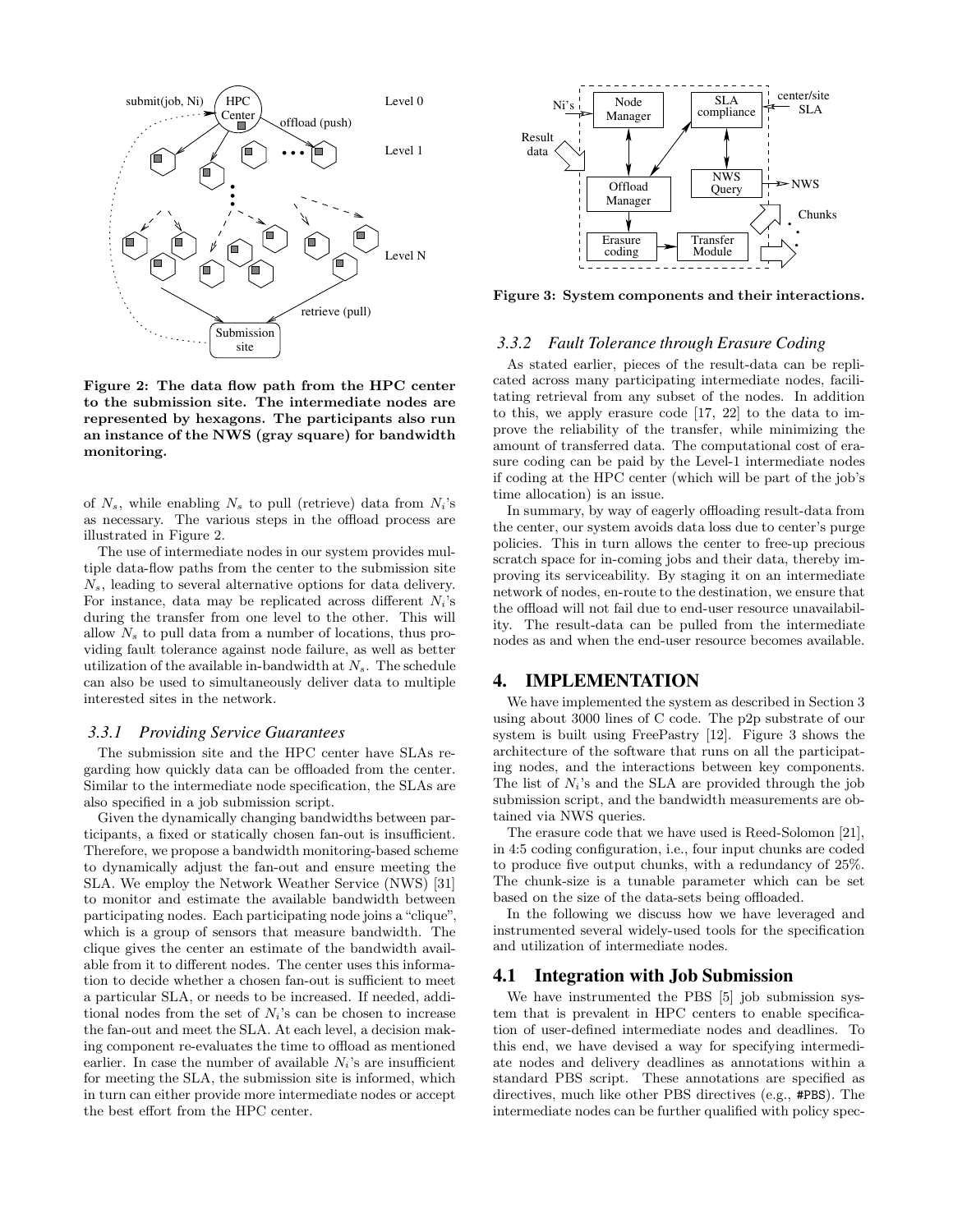```
#PBS -N myjob
#PBS -l nodes=128, walltime=12:00
mpirun -np 128 ~/MyComputation
#Stageout Output DestinationSite
#InterNode node1.Site1:49665:50GB
...
#InterNode nodeN.SiteN:49665:30GB
#Deadline 1/14/2007:12:00
```
#### Figure 4: An example instrumented PBS script.

ification that captures usage constraints. These constraints include the amount of space available for offload on a node, and the node's availability. More fine grained policies can be easily added.

Figure 4 shows an instrumented PBS script, wherein a user specifies the stage out to a destination, the use of intermediate nodes with their space constraints, a port number where our transfer protocol is listening, and a delivery deadline.

The annotated PBS script is submitted for execution to the job scheduler at the HPC center. It is intercepted by our parser that filters out directives specific to data offloading, and passes those details to an offloading service for data delivery. The remaining PBS Script is then handed over to the PBS queue for standard processing. The offloading service is aware of the center's purge deadline and attempts to reconcile that with user delivery deadline and intermediate/landmark nodes to achieve a desired data transfer schedule.

#### **4.2 Integration with BitTorrent and NWS**

We have designed our offloading mechanism to exploit the data dissemination abilities of BitTorrent [9] and network monitoring facilities of the Network Weather Service (NWS) [31].

Each participating node in our system runs an NWS daemon. We have configured NWS sensors that keep track of the vital statistics of each node, as well as record bandwidth measurements between nodes. These measurements are retrieved by our Offload Manager via periodic queries and used in determining appropriate offload paths that can sustain sufficient bandwidth to meet specified SLAs. The Offload Manager also employs the data from NWS to select additional peer nodes in case an SLA cannot be met.

The decision to add additional nodes to the offload path is driven by several factors: user-center delivery and purge deadlines, storage capacity of nodes (specified via the PBS script), and the available bandwidth.

Once a set of intermediate nodes is selected using NWS, we use BitTorrent's scatter-gather protocol to transfer the file from the center to the selected intermediate nodes. We have instrumented and extended the original BitTorrent protocol in the following novel ways: the entire result-data file is not transmitted to all the intermediate nodes, rather different (overlapping) subsets arrive at different nodes; the number of receiving nodes change dynamically based on our offload predictions and global utilization information; the receiving nodes are not necessarily the end-recipients of data; there are several levels of intermediate nodes that provide better control over SLA enforcement; and most importantly, the offload from the center is decoupled from the download at the end-host which occurs separately depending on endhost availability.

The Offload Manager creates a "torrent" file for the subset of data to be transmitted to a set of chosen intermediate nodes. The torrent file contains meta-data information about the data. The Manager also provides BitTorrent tracking services for providing the intermediate nodes information about what data has been transmitted to which node. Once the nodes receive the torrent file, they use the metadata information along with the tracker to "download" the data subset to their local storage. The process is repeated at all the intermediate node levels. Finally, the endhost can also use appropriate torrent files to download the result-data from the intermediaries, thus completing the offloading process.

# **5. EVALUATION**

In this section, we present an evaluation of our result-data offloading approach using the implementation of Section 4. In the following, we discuss the effectiveness of our design in achieving faster HPC center offloads.

#### **5.1 Experimental Setup**

We emulated the dynamic behavior of the proposed data offload model using the distributed testbed facilities of PlanetLab [19]. For our experiments, we chose 22 PlanetLab sites such that the HPC center and the submission site were on opposites coasts of the US, while the rest of the nodes were geographically scattered in between. All the nodes were arranged in a tree with the HPC center as root, the number of children ranging from zero to four, and two levels of intermediaries. Such a tree offers multiple data flow paths from the center to the submission site and allows for testing the approach under different scenarios. Figure 5 shows the experimental setup, as well as the observed pair-wise bandwidths between various nodes on the data flow path. In the following experiments the chunk size was set to 256 KB. Moreover, to account for the dynamic behavior of our testbed, the reported numbers represent averages over a set of three runs.

## **5.2 Approach Feasibility**

In the first set of experiments, we determined the feasibility of our approach compared to a simple point-to-point direct transfer using scp (Direct). For this purpose, we used a range of file sizes from 100 MB to 2.1 GB and measured the time of a direct transfer between the center and the submission site. For our offloading approach, we used a combination of BitTorrent along with NWS as outlined earlier.

In Table 1, we compare Direct transfers with the times to offload data from the source (HPC center) to Level-1 nodes (Offload), time to forward the data from Level-1 to Level-2 (Push), and the time it takes the submission site to pull the data (Pull). Compared to a direct transfer, the Offload is able to release the HPC center scratch space by up to 86.7% to 90.2% sooner for the data sizes we considered. This has a significant impact on the HPC center serviceability since the free space can now be used for new incoming jobs.

Compared to Direct, the time to pull the data on the submission site is reduced by 86.0% to 90.4%. The reported pull time represents the time to transfer the file from Level-1 and Level-2 nodes to the submission site, and does not include the transfer time from the source. However, the submission site pull is asynchronous, and can start as soon as chunks begin to arrive at Level-2 nodes. We note that the overall transfer time, i.e., the time from when the source starts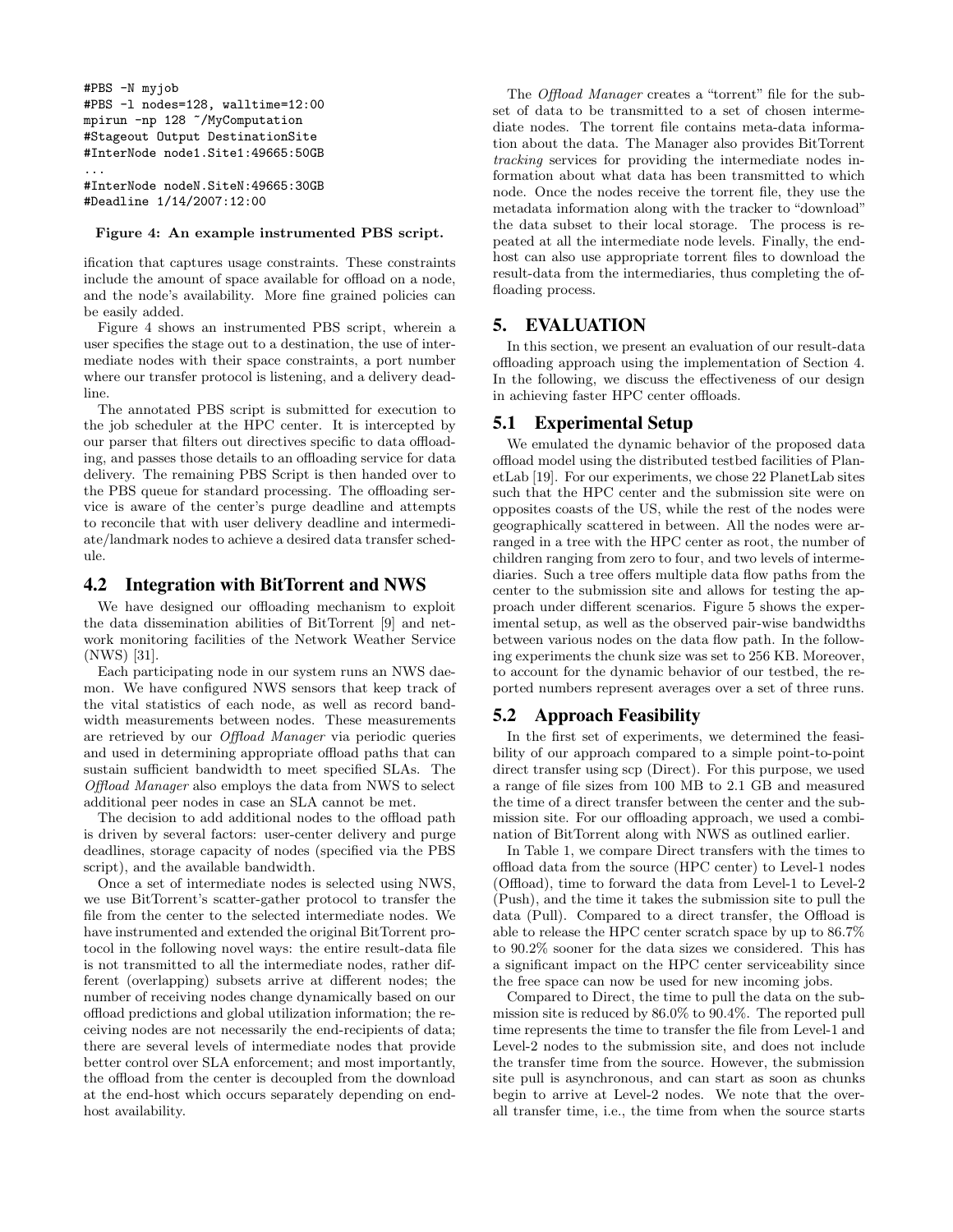

Figure 5: The experimental setup used for evaluation.

Table 1: The time, in seconds, to transfer varying file sizes, using a direct transfer (scp), and our decentralized approach.

| File Size | 100 MB | 240 MB | 500 MB | 2.1 GB |
|-----------|--------|--------|--------|--------|
| Direct    | 286    | 727    | 1443   | 5834   |
| Offload   | 38     | 95     | 169    | 570    |
| Push      | 82     | 179    | 349    | 1123   |
| Pull      | 29     | 93     | 202    | 562    |

Table 2: The time to transfer a 2.1 GB file using standard BitTorrent. The equivalent phases for our scheme are shown in brackets.

| Phase                                            | Time(s) |
|--------------------------------------------------|---------|
| Send one copy from center $\overline{(Offload)}$ | 1172    |
| Send to all intermediate nodes (Push)            | 1593    |
| Submission site download (Pull)                  | 571     |

sending the data to when the submission site has received all the data is not a suitable metric, as our approach allows the site to be offline during the offloading process and delay starting the pull as necessary.

## **5.3 Dynamic Data Scheduling**

In this section, we compare our approach with a regular BitTorrent-based data transfer. In this case, we use NWS bandwidth measurements to greedily provision Level-1 nodes to increase the fan-out until a maximum (predetermined) center outbound bandwidth is utilized.

Table 1, discussed in the previous section, shows data offloading using the bandwidth measurement-based approach. Table 2 shows the time taken to deliver a 2.1 GB dataset using the regular, unmodified BitTorrent protocol. Our results indicate that all three steps in our approach: Offload, Push and Pull out-perform the corresponding steps in regular BitTorrent transfer. The Offload from the HPC center to Level-1 nodes is 50.4% faster, while the Push from

Table 3: Relative improvement in file transfer times using BitTorrent under varying chunk sizes, compared to the default chunk size of 256 KB.

| Thunk Size.       |  |      | 128 KB 1 256 KB 1 512 KB 1 1024 KB |
|-------------------|--|------|------------------------------------|
| Time saved $(\%)$ |  | 5.46 | 6.58                               |

Level-1 nodes to Level-2 nodes is 29.5% faster. Use of bandwidth measurements, therefore, results in reduced intermediate forwarding time. The time to pull the file to the submission site is slightly improved by 1.5%. This is expected, as the flow paths do not affect the time it would take for the submission site to pull the file. These results show that bandwidth measurement provides a good tool for improving offload times.

#### *5.3.1 Effect of Chunk Size on Offload times*

In our next experiment we varied the chunk size used by BitTorrent, and observed the effects on file transfer time. The results are in Table 3. As the chunk size increases the transfer time decreases. A chunk size of 1024 KB improves transfer speed by 6.58% when compared with the default chunk size of 256 KB. These results indicate transfers can benefit from larger chunk sizes.

#### *5.3.2 When to Employ Staged Offload?*

In the experimental setup we have adopted, the bandwidth available between the center and Level-1 nodes is greater than that between the center and  $N_s$ . Thus, in this setup, the center will always decide to perform staged offloading. In the next experiment, we modified the setup to use *Node a* as the end user site, and did not use  $N_s$ . Then, we repeated the above experiment to offload a 2.1 GB file, first, without considering direct transfer and always using the staged offload mechanisms, and second, with the ability to choose between direct and staged offload depending on the ability to meet a SLA deadline. We observed that for the first case, the time to offload and pull the data was 610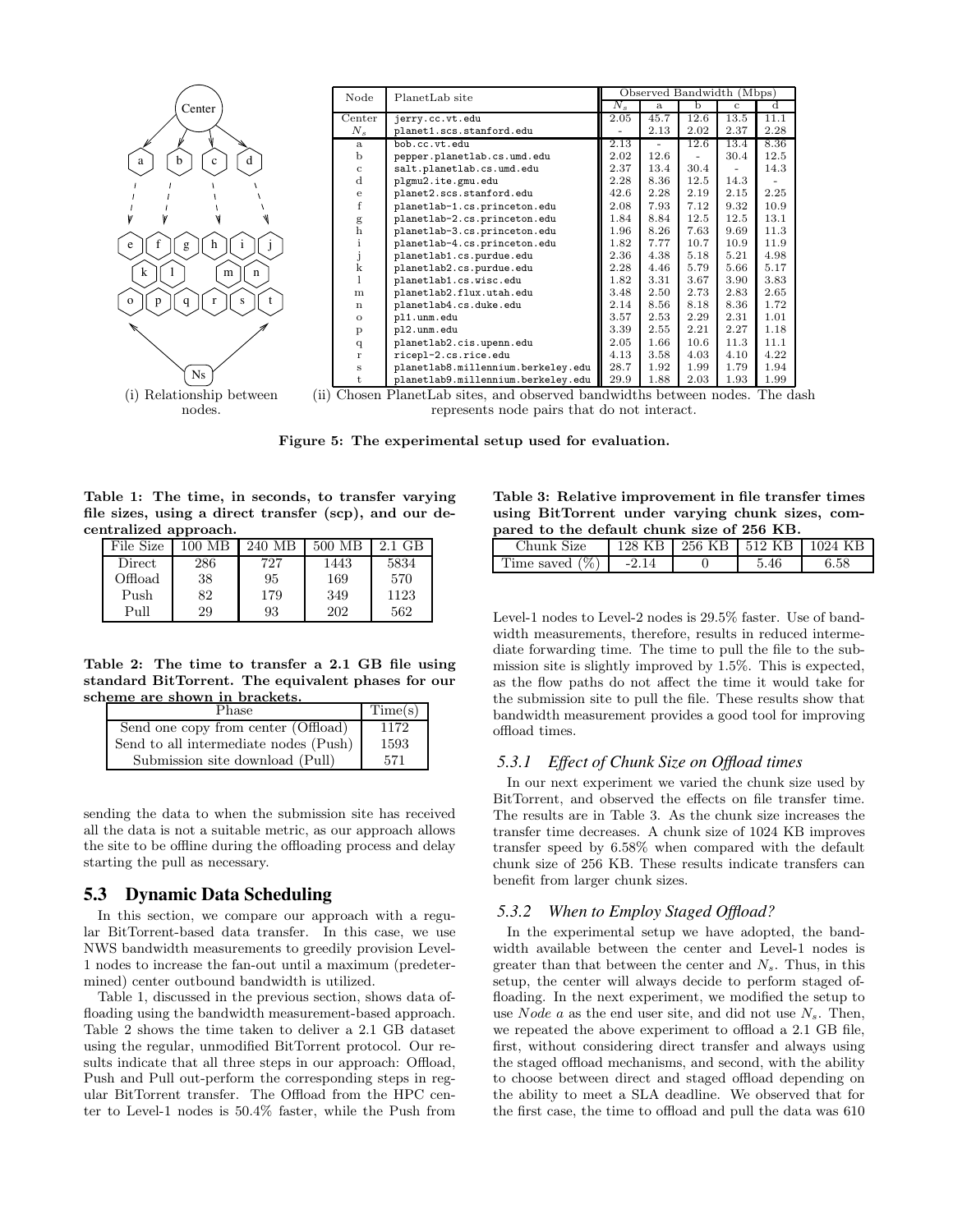

Figure 6: Utilized out-bound bandwidth at the center, as the system adjusts to failures and meets the 600s deadline for offloading. The labeled regions represent utilized bandwidth to individual nodes.

seconds and 400 seconds, respectively. In contrast, for the second case the direct transfer completed in 380 seconds, an improvement of 37.7% in offload times. This result coupled with the earlier experiments stress the need for the offload mechanisms to dynamically adjust to the variations in the system behavior and to not be hard-wired to simply always do a staged offload or a direct transfer.

#### **5.4 Enforcing SLA**

In the next experiment, we study the effectiveness of the proposed approach in enforcing SLAs. We assume that the submission site and the HPC center have agreed on an SLA to offload the 2.1 GB file to four Level-1 nodes  $(N_1$  to  $N_4)$ or a direct transfer in 600s. Initially, we choose a site that supports a large bandwidth between the center and the site. Thus, our algorithm starts off by doing a direct transfer. However, at time  $t_1 = 10s$ , we limit the inbound bandwidth of the site to 1/10 of its value. Soon after this happens, our system realizes that the SLA cannot be met with a direct transfer and switches to a staged offload. Once an offload schedule is chosen, we utilize bandwidth provided by the NWS to estimate the time  $E_t$  it would take to offload the remaining chunks of the file. If  $E_t$  turns out to be longer than necessary to meet the SLA, the fan-out is increased. The process is repeated every time the available bandwidth predictions change. To force dynamic scheduling to come into play, we artificially introduced two bandwidth-changing events during the offload: at time  $t_2 = 150s$ , we limited the available bandwidth to  $N_1$  to about 1 MB/s; and at time  $t_3 = 250s$ , we failed  $N_2$ . Figure 6 shows the sum of the utilized bandwidths between the center and each of the four Level-1 nodes reported every second. Initially, only  $N_1$  and  $N_2$  are used. Soon after  $t_2$ , the drop in  $N_1$ 's bandwidth is detected causing an increase in  $E_t$ . The system reacts by increasing the fan-out to use  $N_3$ , so that  $E_t$  remains under the 600s deadline. Note that between  $t_2$  and  $t_3$ , the maximum available bandwidth of  $N_3$  was not needed to meet the SLA and was not utilized. However, when  $N_2$  failed at  $t_3$ , the system first uses  $N_3$ 's maximum bandwidth as observed as a spike (indicated by the arrow) in  $N_3$ 's curve following  $t_3$ . However, this increase is not sufficient to compensate



Figure 7: Available data under different error coding schemes, as intermediate nodes fail.

for the loss of  $N_2$ , hence, the fan-out is adjusted to also use  $N_4$ . Also note that between  $t_4$  and  $t_5$ , the available bandwidth for  $N_1$  is reduced significantly enough to cause the system to utilize a higher bandwidth to  $N_4$  so that the overall total bandwidth is maintained to meet the SLA. Once  $N_1$ 's bandwidth returns to normal, our greedy algorithm once again increases the use of  $N_1$ 's bandwidth and reduces the use of  $N_4$ 's bandwidth. The two spikes at  $t_4$  and  $t_5$ capture the system response time to these events. Finally, as observed from the figure, the system is able to transfer the file within the specified SLA by dynamically adjusting the fan-out.

## **5.5 Data Availability**

In this experiment, we measured the effect of Error Coding in achieving fault tolerance. For this purpose we randomly failed several intermediate nodes during the course of the transfer and determined what portions of the file have become unavailable. The experiment was repeated with increasing number of failed nodes, up to 10 (50%). Figure 7 shows the average results over three runs for four scenarios: with no error coding, using 4:5 Reed-Solomon [21] coding (RS), and using replication to create two copies under both no error coding and RS. As expected, using neither error coding nor replication causes data to become unavailable even with a single failure, with up to 87.9% data being unavailable with 10 failed nodes. Use of error coding or replication allows the file to be transferred successfully even when multiple nodes on the path from the center to the client fail. Note that both RS-single copy and replication are able to provide 100% availability with up to two (10%) node failures. This is promising as our RS code have only 25% redundancy to that of 100% of replication. However, with additional node failures simple replication is able to provide better availability than RS. Creating two copies of data under RS further improves data availability: 100% availability when 25% of the intermediate nodes have failed, 89.7% availability with the extreme case of 50% of failed intermediate nodes. Hence, error coding at the center along with replication through multiple data-flow paths can provide excellent fault-tolerance behavior for the offloading process.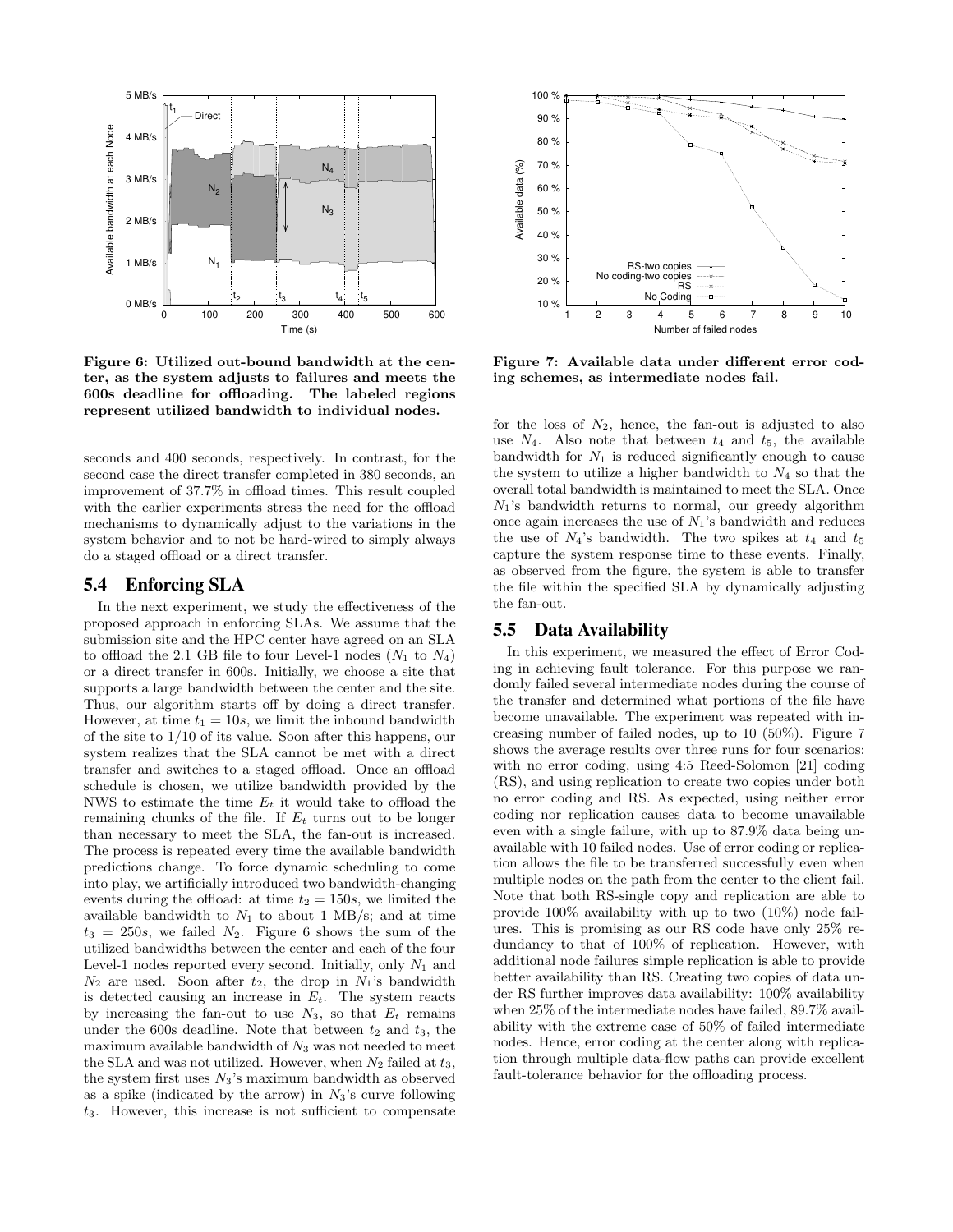# **6. CONCLUSION**

In this paper, we have presented the design and implementation of a result-data staging-out service for HPC centers. Staging-out large data to end-user locations in a timely manner is critical to center operations, its availability and serviceability. Our approach presents a fresh look at offloading by using a set of user-specified intermediate nodes to construct a p2p network and transferring data based on bandwidth-adaptation.

Our results indicate that our offloading approach improves the rate at which the data is staged-out of the center (90.2% for a 2 GB file), while allowing the submission site to pull the data as and when the site becomes available, at a much higher transfer rate because the result-data has already been staged closer. Further, offloading enables us to deliver data based on a previously agreed upon SLA, dynamically varying the fan-out as necessary. Such a scheme can be extremely useful to both HPC centers and users.

Our evaluation shows that the presented offloading scheme reacts well to system variations in meeting user-center SLA's and deciding when a staged offload is preferable to a direct transfer, and achieves good fault-tolerance via its use of erasure coding and replication.

In summary, the offloading approach effectively utilizes orthogonal, residual bandwidth and can serve as an alternative to direct transfers, which may not always be feasible, optimal, or fault-tolerant. While a distributed stage-out is highly competitive, it also throws open future research questions in terms of the strategic placement, and selection, of intermediate nodes between an HPC center and end-user destinations.

## **7. REFERENCES**

- [1] UC/ANL Teragrid Guide, 2004. http://www.uc. teragrid.org/tg-docs/user-guide.html\#disk.
- [2] NCCS.GOV File Systems, 2007. http://info.nccs. gov/computing-resources/jaguar/file-systems.
- [3] User Support and Assistance, 2007. http://www.nccs.gov/user-support/.
- [4] S. Annapureddy, M. J. Freedman, and D. Mazires. Shark: Scaling file servers via cooperative caching. In Proc. 2nd USENIX NSDI, 2005.
- [5] A. Bayucan, R. L. Henderson, C. Lesiak, B. Mann, T. Proett, and D. Tweten. Portable Batch System: External reference specification, November 1999. http://www-unix.mcs.anl.gov/openpbs/docs/v2\_2\_ ers.pdf.
- [6] J. Bester, I. Foster, C. Kesselman, J. Tedesco, and S. Tuecke. GASS: A data movement and access service for wide area computing systems. In Proc. 6th Workshop on I/O in Parallel and Distributed Systems, 1999.
- [7] M. Christie and S. Marru. The lead portal: a teragrid gateway and application service architecture: Research articles. Concurrency and Computation : Practice and Experience, 19(6):767–781, 2007.
- [8] J. W. Cobb, A. Geist, J. A. Kohl, S. D. Miller, P. F. Peterson, G. G. Pike, M. A. Reuter, T. Swain, S. S. Vazhkudai, and N. N. Vijayakumar. The neutron science teragrid gateway: a teragrid science gateway to support the spallation neutron source: Research articles. Concurrency and Computation : Practice and  $Experience., 19(6):809-826, 2007.$
- [9] B. Cohen. BitTorrent Protocol Specification, May 2007. http://www.bittorrent.org/protocol.html.
- [10] R. L. Collins and J. S. Plank. Downloading replicated, wide-area files – a framework and empirical evaluation. In Proc. 3rd IEEE International Symposium on Network Computing, 2004.
- [11] Department of Energy, Office of Science. Innovative and Novel Computational Impact on Theory and Experiment (INCITE), January 2008. http://www.er.doe.gov/ascr/incite/.
- [12] Druschel et. al. Freepastry, 2004 http://freepastry.rice.edu/.
- [13] M. Gleicher. HSI: Hierarchical storage interface for HPSS.

## http://www.hpss-collaboration.org/hpss/HSI/.

- [14] S. Kiswany, M. Ripeanu, A. Iamnitchi, and S. Vazhkudai. Are peer-to-peer data dissemination techniques viable in todays data intensive scientific collaborations? In Proc. 13th International Euro-Par Conference: European Conference on Parallel and Distributed Computing, 2007.
- [15] D. Kostic, A. Rodriguez, J. Albrecht, A. Bhirud, and A. M. Vahdat. Using random subsets to build scalable network services. In Proc. 4th USENIX USITS, 2003.
- [16] D. Kostic, A. Rodriguez, J. Albrecht, and A. Vahdat. Bullet: High bandwidth data dissemination using an overlay mesh. In Proc. 19th ACM SOSP, 2003.
- [17] P. Maymounkov. Online Codes. Technical Report TR2003-883, New York University, New York, Nov. 2002.
- [18] K. Park and V. S. Pai. Scale and performance in the CoBlitz large-file distribution service. In Proc. 3rd USENIX NSDI, 2006.
- [19] L. Peterson, T. Anderson, D. Culler, and T. Roscoe. A Blueprint for Introducing Disruptive Technology into the Internet. In Proc. 1st ACM Workshop on Hot Topics in Networks (HotNets-I), 2002.
- [20] J. Plank, M. Beck, W. Elwasif, T. Moore, M. Swany, and R. Wolski. The Internet Backplane Protocol: Storage in the network. In Proc. Network Storage Symposium, 1999.
- [21] J. S. Plank. A tutorial on Reed-Solomon coding for fault-tolerance in RAID-like systems. Software – Practice & Experience, 27(9):995–1012, 1997.
- [22] J. S. Plank. Erasure codes for storage applications, 2005. Tutorial Slides, presented at USENIX FAST, http://www.cs.utk.edu/~plank/plank/papers/ FAST-2005.html.
- [23] J. S. Plank, S. Atchley, Y. Ding, and M. Beck. Algorithms for high performance, wide-area distributed file downloads. Parallel Processing Letters, 13(2):207–224, 2003.
- [24] P. Rodriguez, A. Kirpal, and E. W. Biersack. Parallel-access for mirror sites in the internet. In Proc. IEEE Infocom, 2000.
- [25] A. Rowstron and P. Druschel. Pastry: Scalable, distributed object location and routing for large-scale peer-to-peer systems. In Proc. IFIP/ACM Middleware, 2001.
- [26] D. Thain, S. S. J. Basney, and M. Livny. The kangaroo approach to data movement on the grid. In